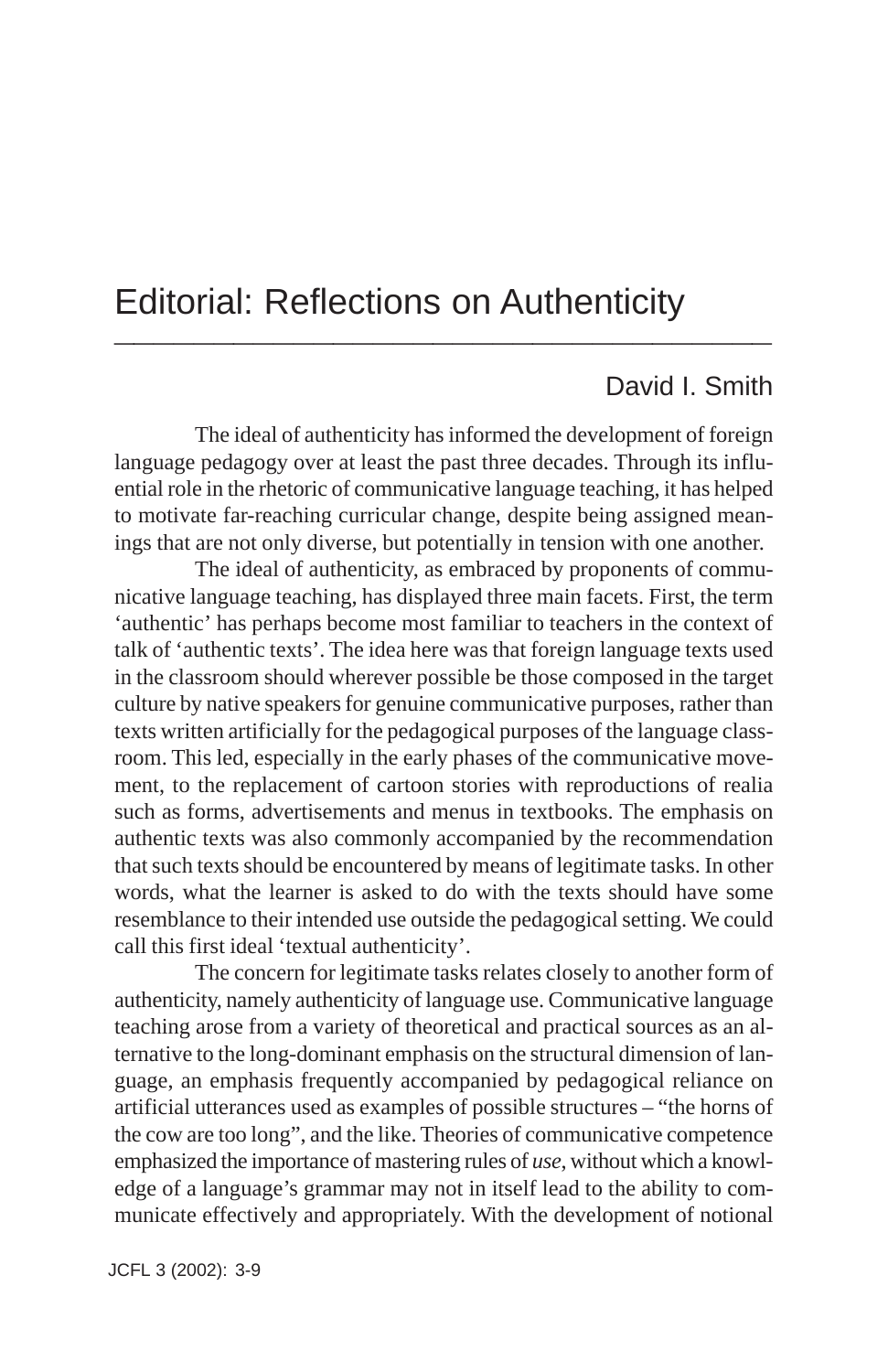and functional syllabi as supplements or alternatives to the traditional grammatical syllabus, attention shifted from language as a structural system to contextualized language *use*. The elements of language came to be viewed as "tools for doing, not as facts for knowing".1 The aim was to move from "language put on display" to more realistic practice in using language for practical communication, approximating more closely the ways in which the language being learned is used outside the educational context. Learners should put language to the same uses inside the classroom as those to which it is put outside the classroom. We might call this 'functional authenticity'.

A third facet of the ideal of authenticity places the spotlight on the learner. A focus on linguistic form, some have argued, leaves the meanings expressed somewhat arbitrary and the individual learner secondary to the central focus on the impersonal, systematic structure of the language. We need to give learners more freedom to express things meaningful to them as individuals. This emphasis on authenticity in terms of the learner's subjective sense of meaning has been implemented differently in different strands of communicative pedagogy. Functional/notional approaches have continued to rely on a predetermined linguistic syllabus, interpreting orientation towards the learner in terms of a prior analysis of projected learner needs. Process-oriented and humanistic versions of communicative language teaching place a more primary emphasis on the creation of spaces for the learner to use the target language to express personally significant meaning in an interpersonal context. The emphasis in more process-oriented pedagogies on self-expression, personalization, self-esteem and autonomy relates to this idea that the language learned should be authentic to the individual learner's experience, feelings and identity. We might term this 'personal authenticity'.

These three facets of the ideal of authenticity have helped to motivate change in foreign language pedagogy in two complementary ways. On the one hand, they have implied that older pedagogies were in significant respects fakes, offering artificially created texts, using language out of its natural context for display and detached manipulation, and imposing tasks and utterances upon learners which made little personal sense to them. On the other hand, they provided an alternative ideal of real texts, genuine communication, and greater opportunities for individual self-expression. Whether or not the implied criticisms were entirely fair, the new vision sounded bracing. The three reference points of the target culture's texts, the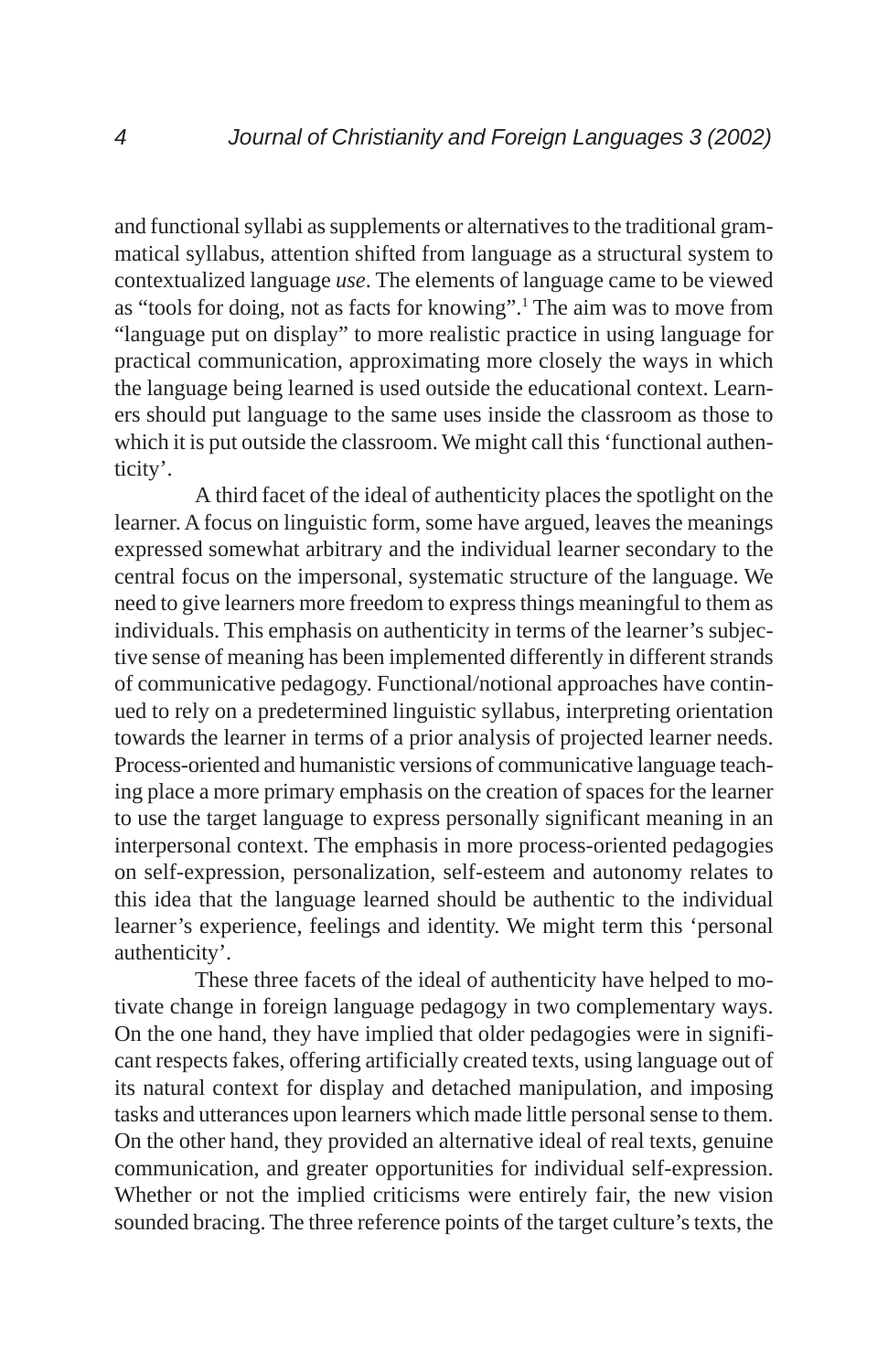everyday uses of language, and the learner's self promised a form of language learning that was … well, more *authentic*.

How could this be anything but a good thing? Well, a rather extreme example from my own experience may be the most economical way to highlight a worrisome feature of the threefold ideal. When my younger sister was in high school, she was asked by her Latin teacher to think of someone she knew and write a curse on them, making it as realistic as possible. I suspect that this task would perturb most Christian educators – cursing our acquaintances does not usually have a prominent place in the goals of Christian education. Note, however, that it fulfils all three aspects of the authenticity ideal. It is personalized, puts language to a real-life use, and it is culturally authentic in terms of Ancient Roman culture.

While this task may be somewhat unusual, it does serve to highlight the deficiencies of an ideal of authenticity that stays confined within the immanent loop of my own self, everyday language use and the realities of the target culture, without any more transcendent ethical or spiritual reference points. Christian faith locates authenticity not in being true to my own self and its individual agendas or to the world as I find it, but rather in the imitation of Christ and a vision of creation renewed. This includes "a basic ethic which views the demands of God to be embedded in believers' hearts and tested by every word they speak to their neighbors"<sup>2</sup> – our speech is answerable to a further standard of authenticity beyond my desires and the patterns of language use on the street.

Does this take us beyond the legitimate concerns of the language classroom, floating away from necessary concerns with identifying appropriate use of the target language towards loftier realms that may be noble but make little practical difference? I think not, for three reasons.

First, while discussions of communicative language pedagogy have tended by and large to rest uncritically within the immanent loop described above, there are occasional signs that some wider context needs to be taken into account. Henry Widdowson, in an influential exposition of communicative language teaching, wrote that

> "Realizing linguistic knowledge as use, as opposed to simply manifesting it as usage, must necessarily commit the learner to an acceptance of conditions which control normal communication. Thus he will have to be concerned not simply with whether his sentence is correct or not but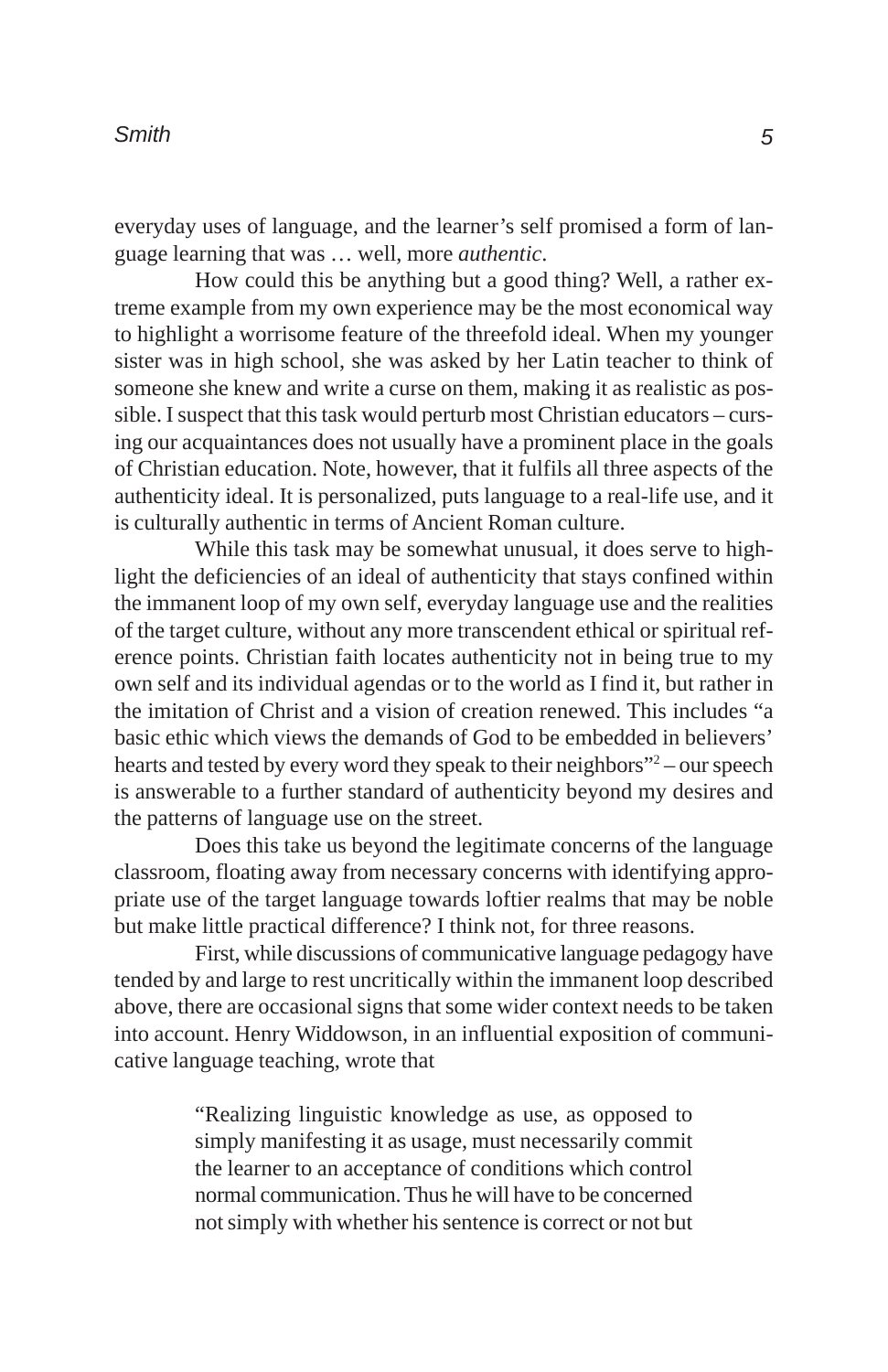whether the statement that it counts as is true or not."<sup>3</sup>

In other words, if learning a language is not simply a matter of examining linguistic structure, but of dealing with the "conditions which control normal communication", this must invite a consideration of aspects of language learning beyond the narrowly linguistic. It suggests a need to consider the wider human context of communication, including questions of truth and honesty. If, as Breen & Candlin put it, communicative language teaching "needs to reflect and support the integration of language with other forms of human experience and behaviour",<sup>4</sup> it would seem to follow that the ethics of language use and the connection between our spiritual commitments and the way we speak might be of interest. Lying is, for instance, a common communicative act among native speakers of a language, and it is often engaged in for purposes in which the individual concerned has a high degree of personal investment and in a culturally appropriate manner. Taking the threefold authenticity outlined here as our sole standard, it might therefore be a potential target competence. This is not a far-fetched example; Rivers argued explicitly that lying in the classroom is a justified communicative behavior because of its common incidence outside the classroom as a "form of real communication".<sup>6</sup> I wish to argue to the contrary, that inside the classroom as well as outside, we should be interested in the ethics as well as the pragmatics of language use.

Second, the three versions of authenticity outlined above are an inadequate guide for choosing topics for conversation or texts for study. Note that a great deal of real communication may be of personal interest to those who engage in it, but nevertheless inconsequential, or even counterproductive, in relation to wider educational goals. Target language texts may likewise be trivial, or may invite a critical reading which runs counter to the interests of their authors. A learner with a highly materialistic outlook and an addiction to shopping might find language learning that focused largely on magazine advertisements and role-playing of consumer transactions set in a variety of stores to be authentic in all of the senses discussed above, but once a wider concern for fostering spiritual development (or even critical awareness) is brought into play, such learning is likely to seem inadequate from an educational point of view. There are values reflected in our choices concerning what to talk about.

Third, the three facets of authenticity described above are at least potentially in tension with one another. Textual authenticity implies that the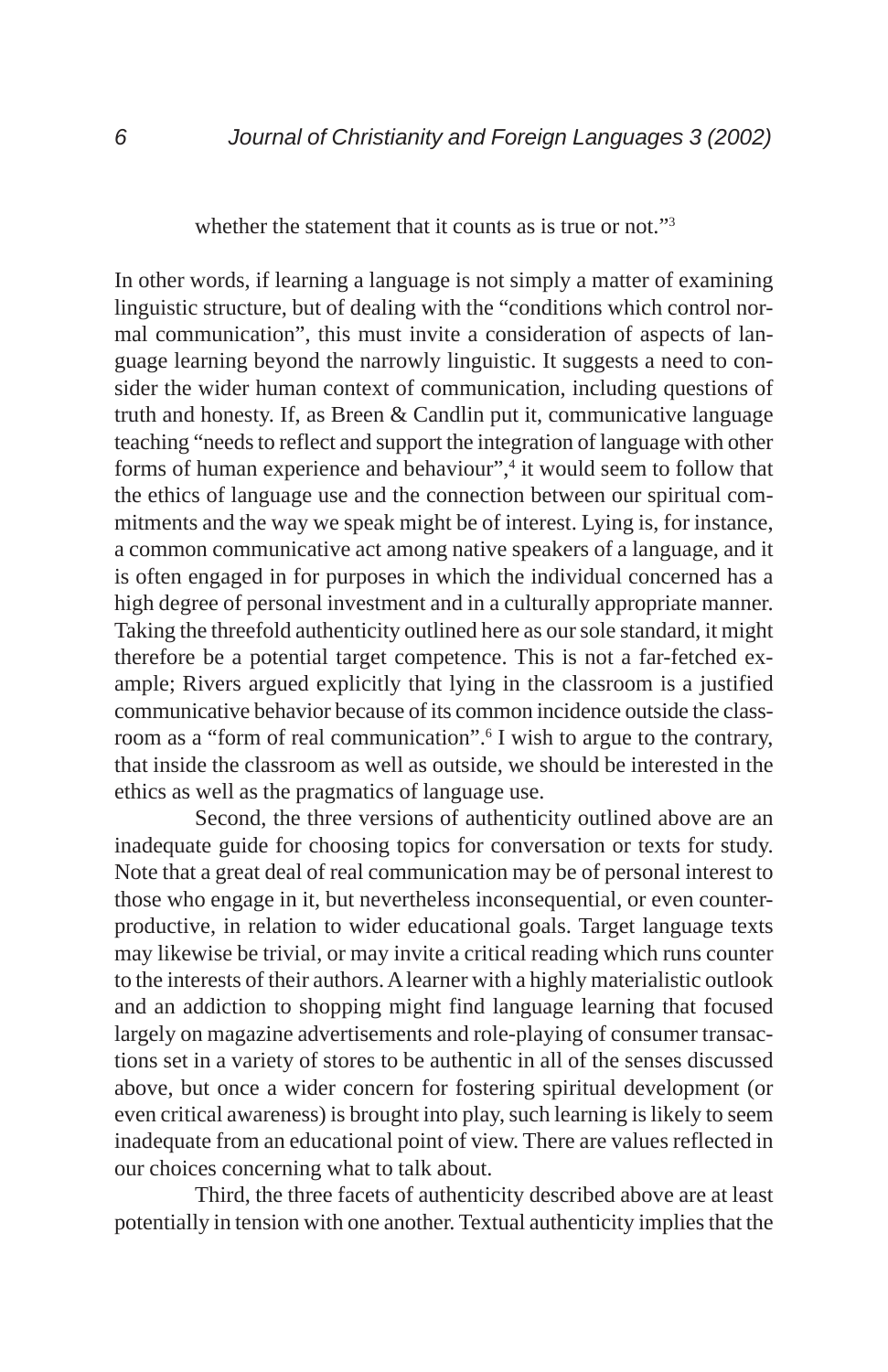#### *Smith*

guiding principle of curriculum design should be the interests and utterances of the target culture. Personal authenticity implies that the driving force should be the identity and experience of the student. Widdowson has recently suggested that these two ideals, the authority of the native speaker and the primacy of the individual's learning processes and goals, are logically incompatible, and the tension between them is a significant part of what animates a pedagogy such as that advocated by Claire Kramsch, in which the perspectives of the learner, the native culture and the target culture are seen as standing in unavoidable conflict.<sup>7</sup> Again, adopting a Christian standpoint raises further questions. Barbara Carvill and I have argued elsewhere that a goal of foreign language learning should be to foster among students an ethic of hospitality to the stranger.<sup>8</sup> This emphasis runs against the grain of many influential versions of the ideal of personal authenticity. It suggests that I will find authenticity not in the sovereign reign of my own interests and perspectives, but in attentive love of my (foreign) neighbor. It also hints that there may be a way of combining personal engagement with an orientation to the other's perspective, the voices and stories emerging from the target culture, without demanding that learners become passive receptacles of anything foreign that comes their way. The host is not a mimic, and love must be accompanied by discernment.

There has been much that is positive in the pursuit of authenticity – the desire to do more justice to the language itself, to the people who speak it and to the needs of students. I suggest that Christian educators should, however, be pushing the argument further. We should be tracing as concretely as possible the ways in which the ideal of authenticity points beyond the pragmatics of everyday language use and evokes a wider moral and spiritual context, a sense of what it means to communicate authentically that ultimately leads back to the question of how we should live, and the relevance of Christlikeness to our lives as language learners and users. We should be doing so with an eye to the detail, combining our attempts to articulate the ideal with an attentiveness to the day-to-day practical consequences in terms of pedagogy. Perhaps we can play a role in calling our field to a deeper authenticity that is often left out of the picture, but without which the picture makes much less sense.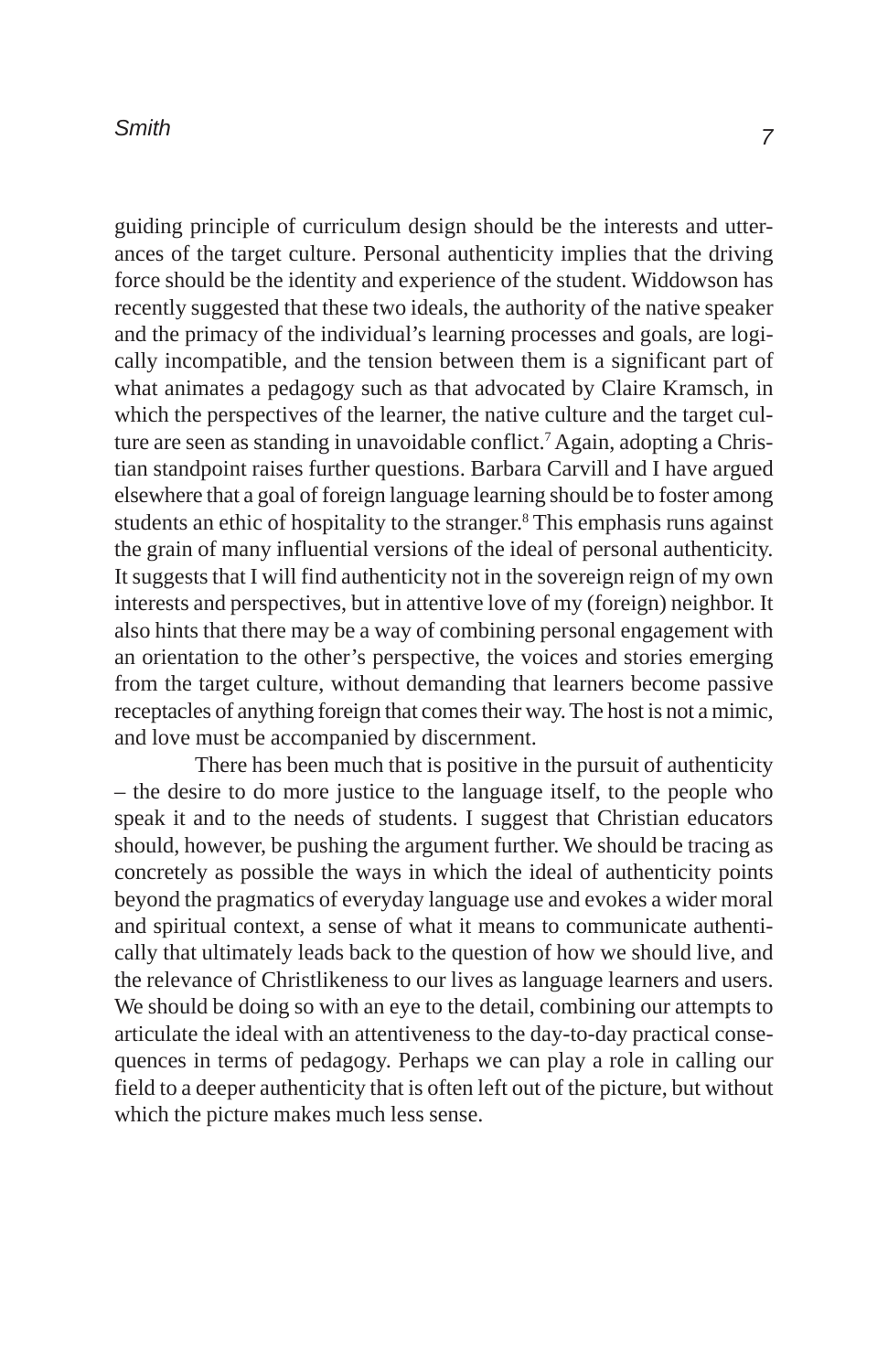## Introduction to volume 3

As we seek to build upon Phyllis Mitchell's pioneering work as the journal's first editor, this third issue introduces some changes in format. At the core stands our existing purpose of publishing quality research articles. In this issue those articles include a study of the effects of a pedagogical intervention at a Christian college designed to help students to think in Christian terms about the purposes of language learning, an examination of Cervantes' attitude to Scriptural texts in *Don Quixote*, and a discussion of what North American Christian students can gain from interaction with Latin American culture. All three articles take up, in their different ways, the concern described above with a wider context of faithfulness beyond a merely pragmatic view of language education.

Research articles remain our central concern; arranged around them, the present issue adds new sections that we hope will serve to broaden and deepen exploration of the relationship between Christianity and foreign language education. In addition to a more extended editorial, we have added a **book review section** and a **forum**. The book review section offers space for discussion of books relevant to the concerns of the journal, whether books that are themselves directly concerned with faith-learning integration in foreign language education or books which raise issues, positively or negatively, that should be of particular concern to Christian foreign language educators. We invite submission of reviews and of suggestions of books that should be reviewed.

The forum is intended to offer space for other kinds of writing than the research article. More meditative or provocative pieces, reports of research in progress, and reports of successful pedagogical strategies will, we hope, appear in this section. We are looking here for shorter pieces of writing which, while not being fully referenced research articles, will stimulate discussion or make concrete pedagogical suggestions. Although the referencing will be less, we are still looking for careful, high quality writing and relevance to the concerns of the journal and its readers.

We commend this third issue of the *Journal of Christianity and Foreign Languages* to you, and look forward to receiving your contributions to future issues.

#### *David I. Smith and Donna West*